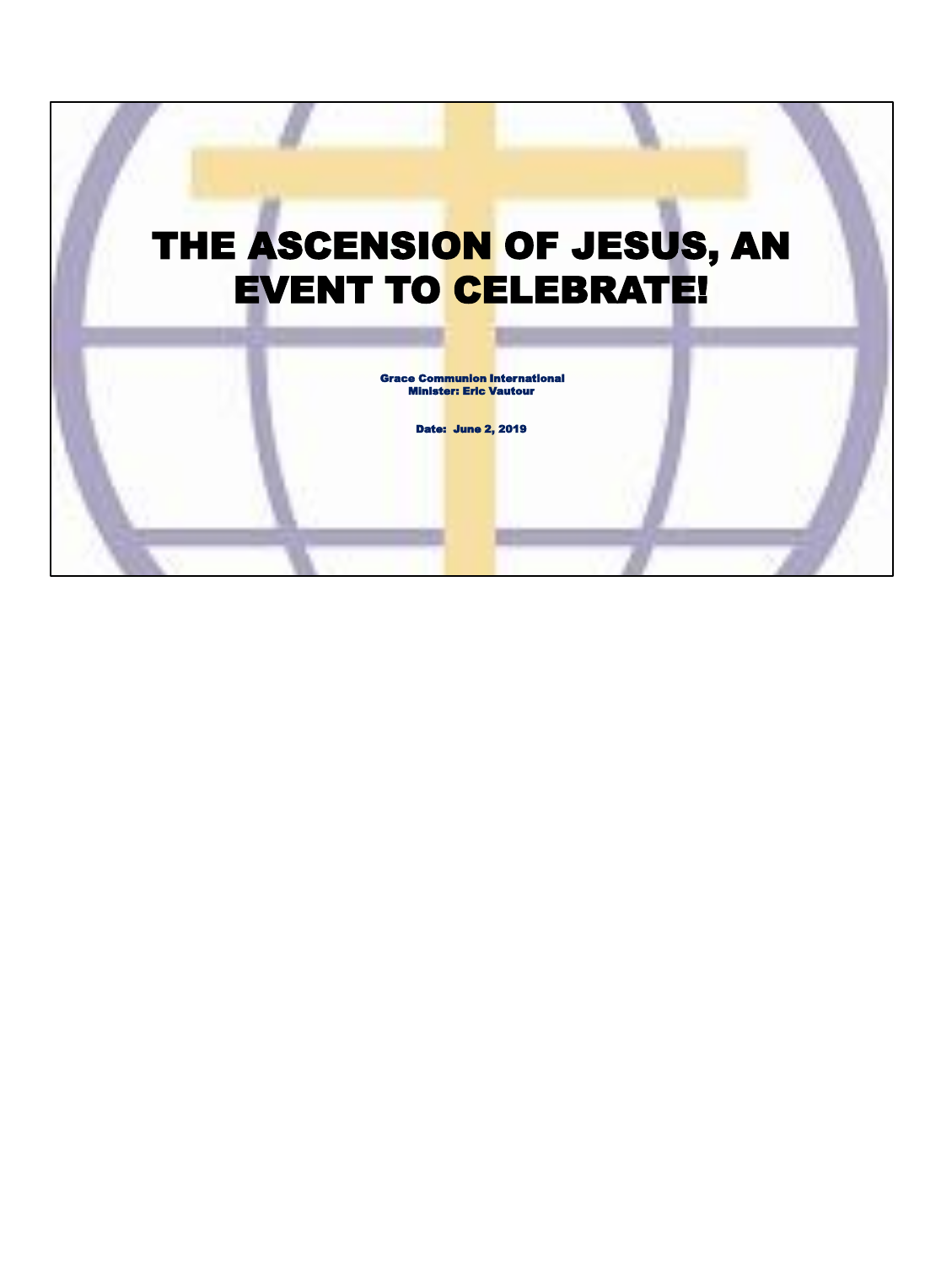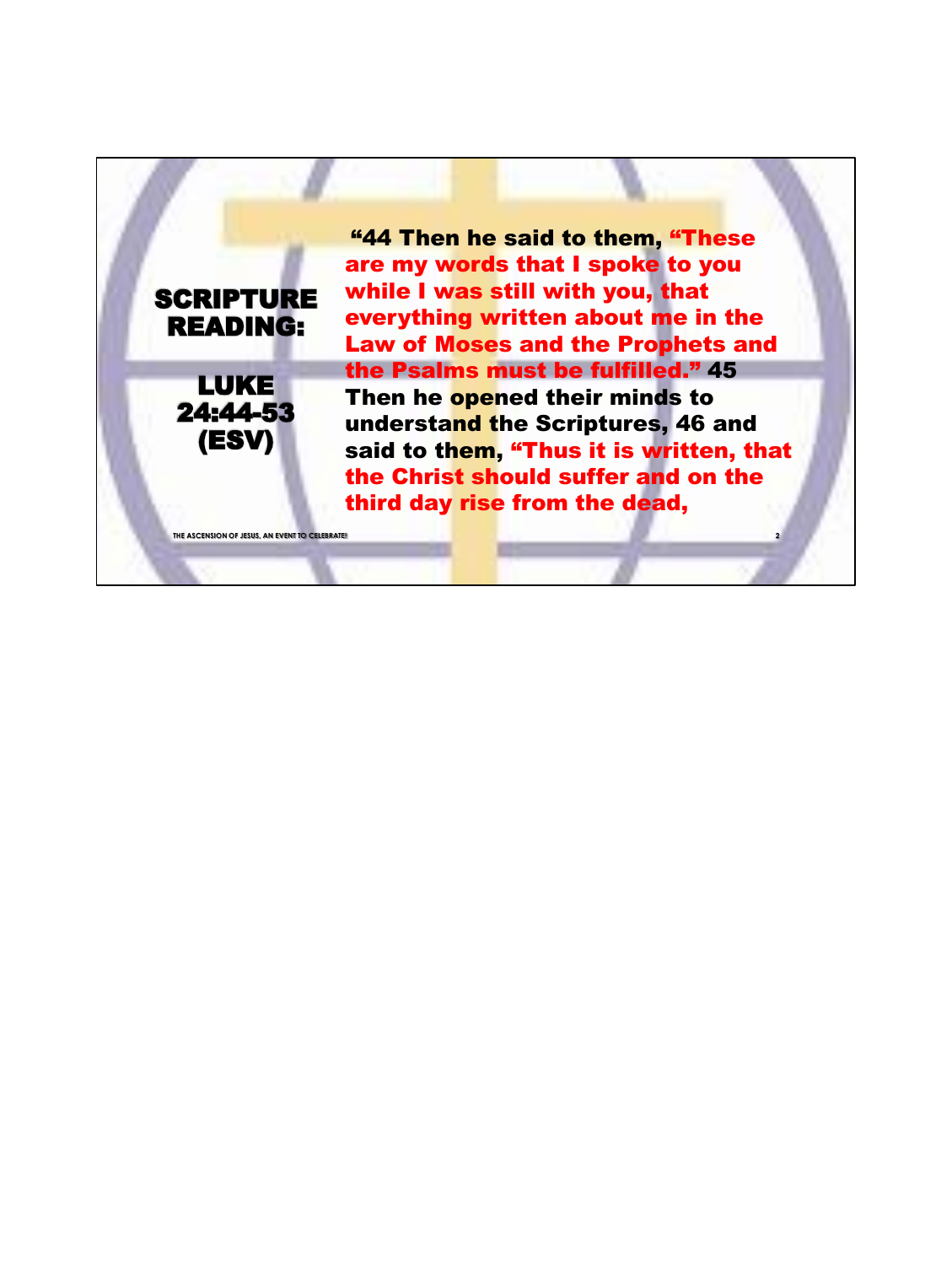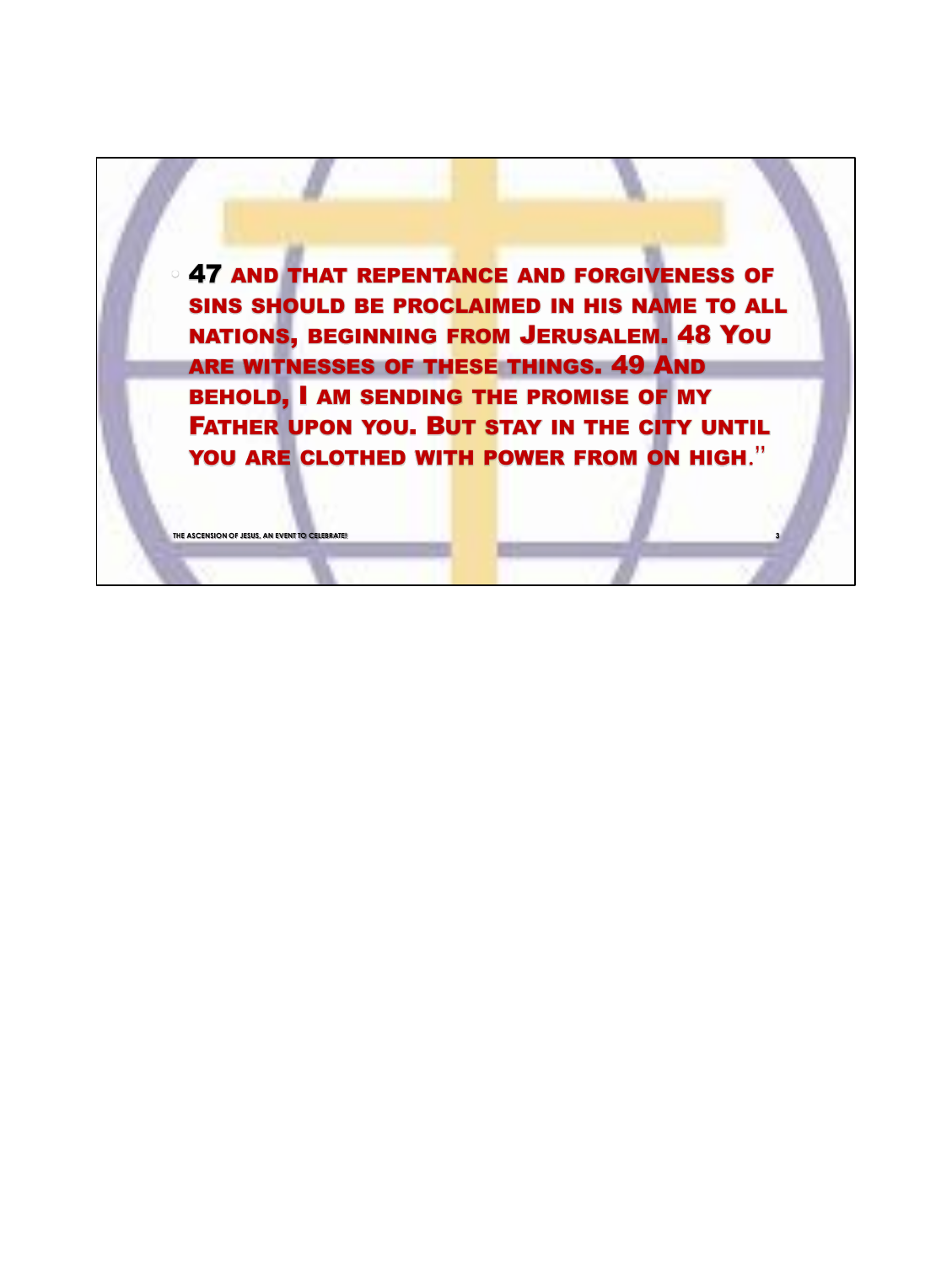50 ¶ Then he led them out as far as Bethany, and lifting up his hands he blessed them. 51 While he blessed them, he parted from them and was carried up into heaven. 52 And they worshiped him and returned to Jerusalem with great joy, 53 and were continually in the temple blessing God." (Lu 24:44-53 ESV)

**THE ASCENSION OF JESUS, AN EVENT TO CELEBI** 

**4**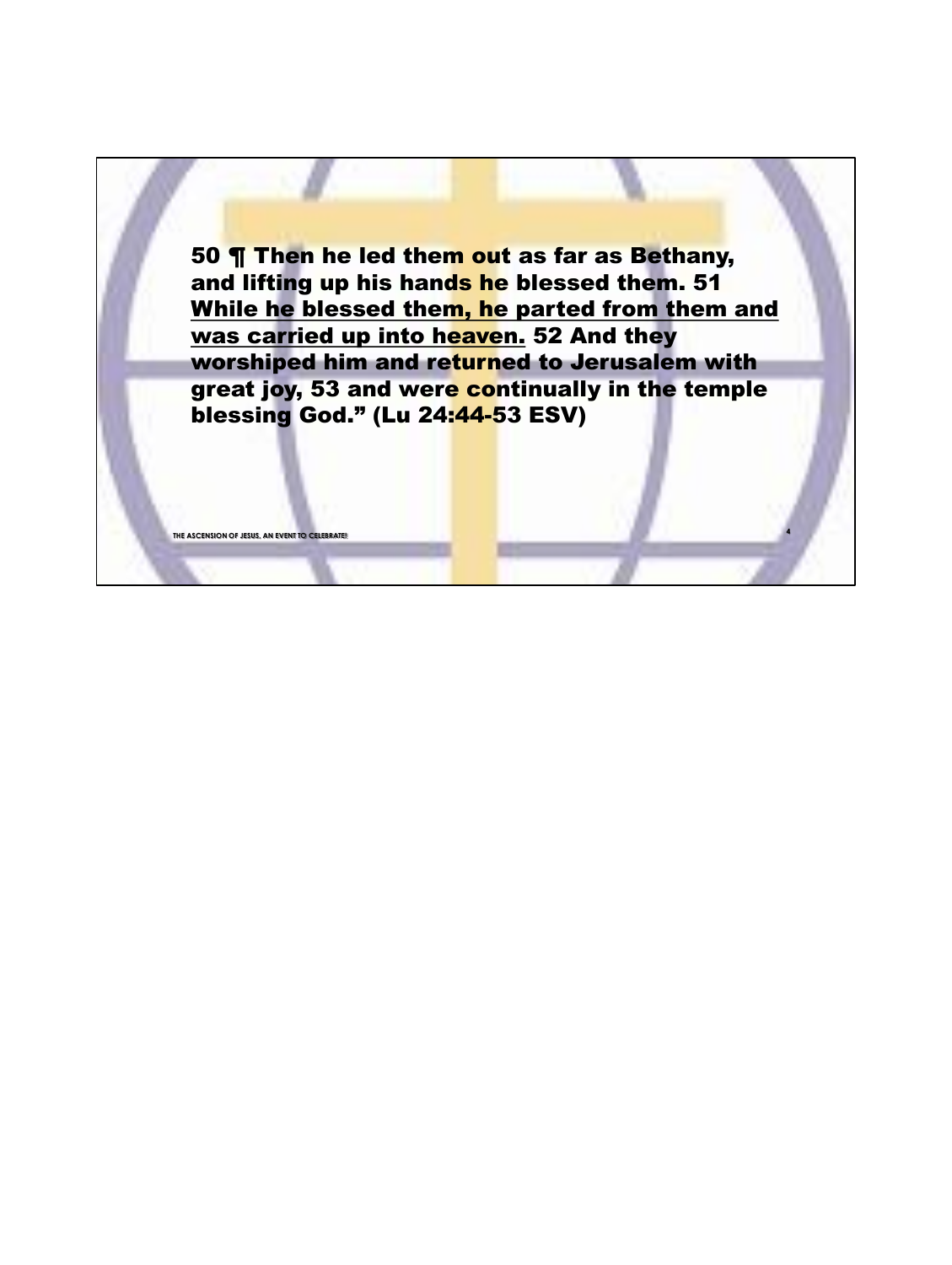

Today, we are celebrating the ascension of Jesus Christ at the right hand of God the Father. During today's sermon, we are going to consider what the ascension of Christ where the Father dwells means for humanity and for us. During a short sermon, we can only capture a little. God loves us so much. I hope that during this sermon, knowing his greatness and love for us, we will love Jesus more and more. I hope that this love will prompt us more and more to walk in the joy of the Holy Spirit and in the will of God.

The apostle Paul is very emphatic that if Christ is not been raised, then his preaching was in vain and our faith is in vain. If Christ is not been raised from the dead then the dead will not be raised either. If Christ has not been raised, our faith is futile and we are still in our sin. Consequently, those who have fallen asleep in Christ are we have died in Christ have perished. Christ is our hope because if we have hope only in this life we are most to be pitied. (See 1 Corinthians 15:14-19)

(Next slide)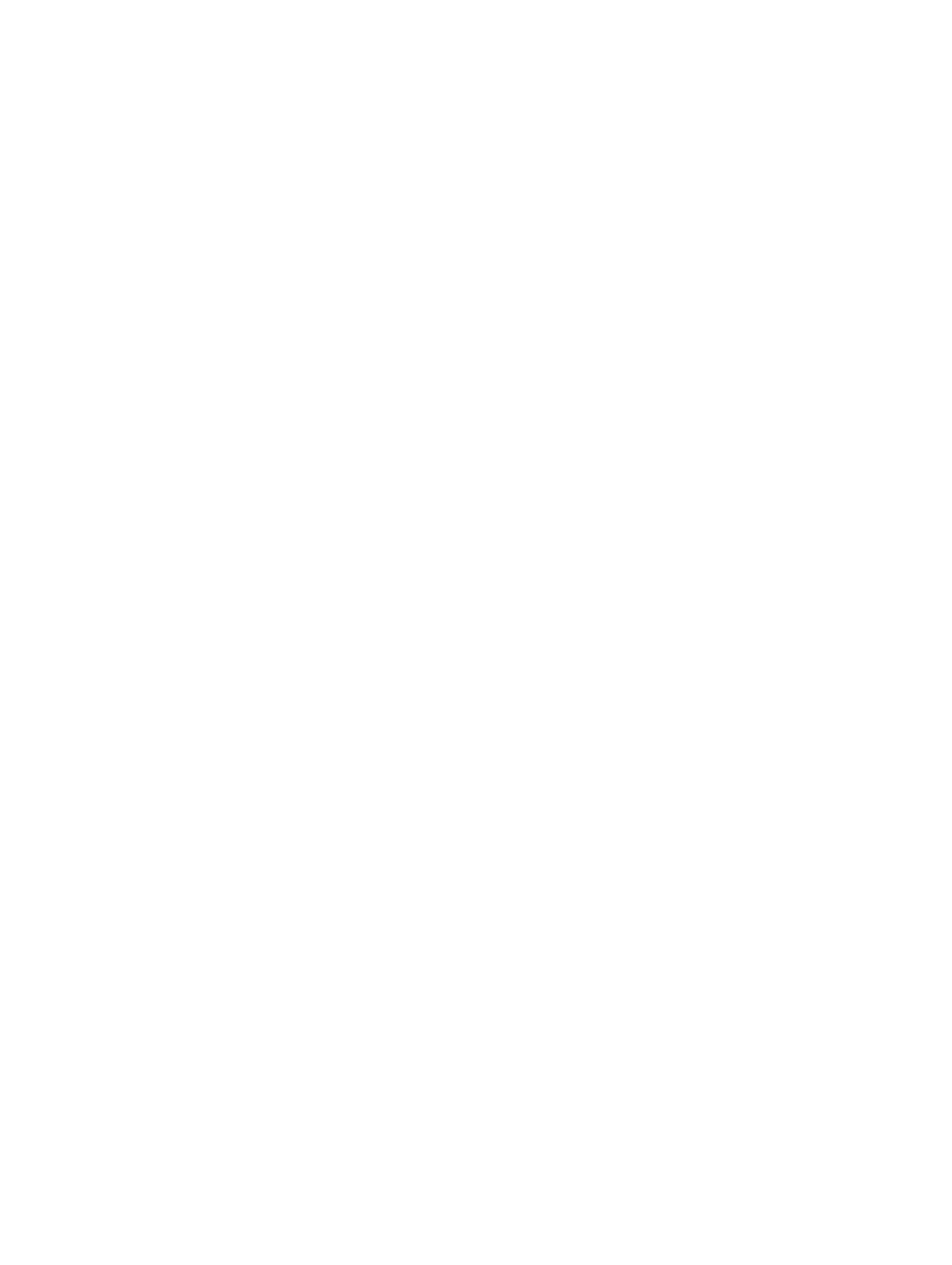

If Christ has not ascended to the heavenly throne as a man, in the fullness of humanity, then we have no anchor within the veil or at the throne of God. If he has not ascended to heaven in full humanity then there would be no hope for men and women who are flesh and blood.

If in the presentation of the gospel, we dehumanize Christ, then we have no gospel at all.

It is important to understand that Jesus is fully God and fully man in his one nature.

The early church fathers *"have always claimed that the eternal Logos did enter space and time, not merely as Creator but as himself made creature, within the creaturely limits of space and time, and he did not cease to be what he was eternally in himself, the creator Word in whom all things consist and by whom all things derive and continue to have their being".*  (ATONEMENT: The Person and Work of Christ edited by Robert T. Walker page 282).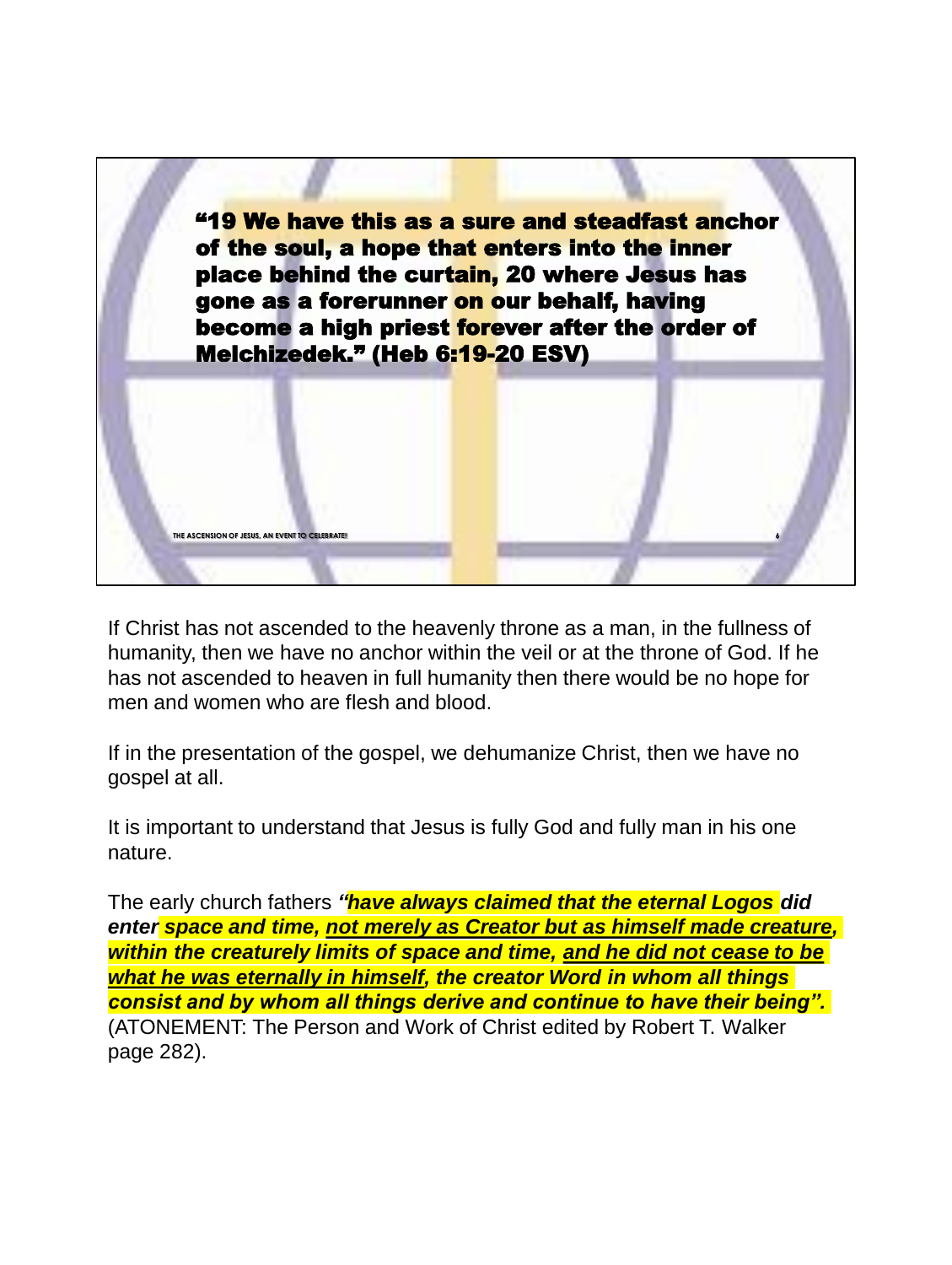This is very important to understand that Jesus when he came to the earth completely assumed our fallen human nature. He judged it and cleansed it at the cross. This becomes real for us when God reveals himself to us and we accept in faith that we are reconciled to him. Now, this is all of God's doing. We bring nothing to the cross. We offer ourselves as living sacrifices (Romans 12) as the hymn **Rock of Ages** says so well in verse 3:

3. Nothing in my hand I bring, simply to the cross I cling; naked, come to thee for dress; helpless, look to thee for grace; foul, I to the fountain fly; wash me, Savior, or I die.

The resurrected Jesus is exactly how man is meant to be without being tainted by sin at all.

Jesus came to our physical world. Being man without ceasing to be God, Jesus entered our physical word in space and time. Jesus is the temple of God on earth. **When Jesus came to the earth, he was the point where humanity met with God.** Jesus was the place where heaven and earth met. As a man, he represented all of mankind because being a man without stopping being God. He is our Creator.

Jesus ascending to heaven is the reverse of the incarnation. **"As in the incarnation we have to think of God the Son becoming man without ceasing to be transcended God, so in his ascension we have to think of Christ as ascending above all space and time without ceasing to be man or without any diminishment of his physical historical existence." (Idem page 287).**

We have to remember that when we think of God we have to bring our minds outside space and time if you will. God is the Creator of space and time. Consequently, he lives outside space and time although in Jesus, he has entered in space and time as a man. "**7 but made himself nothing, taking the form of a servant, being born in the likeness of men. 8 And being found in human form, he humbled himself by becoming obedient to the point of death, even death on a cross. 9 Therefore God has highly exalted him and bestowed on him the name that is above every name, 10 so that at the name of Jesus every knee should bow, in heaven and on earth and under the earth, 11 and every tongue confess that Jesus Christ is Lord, to the glory of God the Father." (Php 2:7-11 ESV)**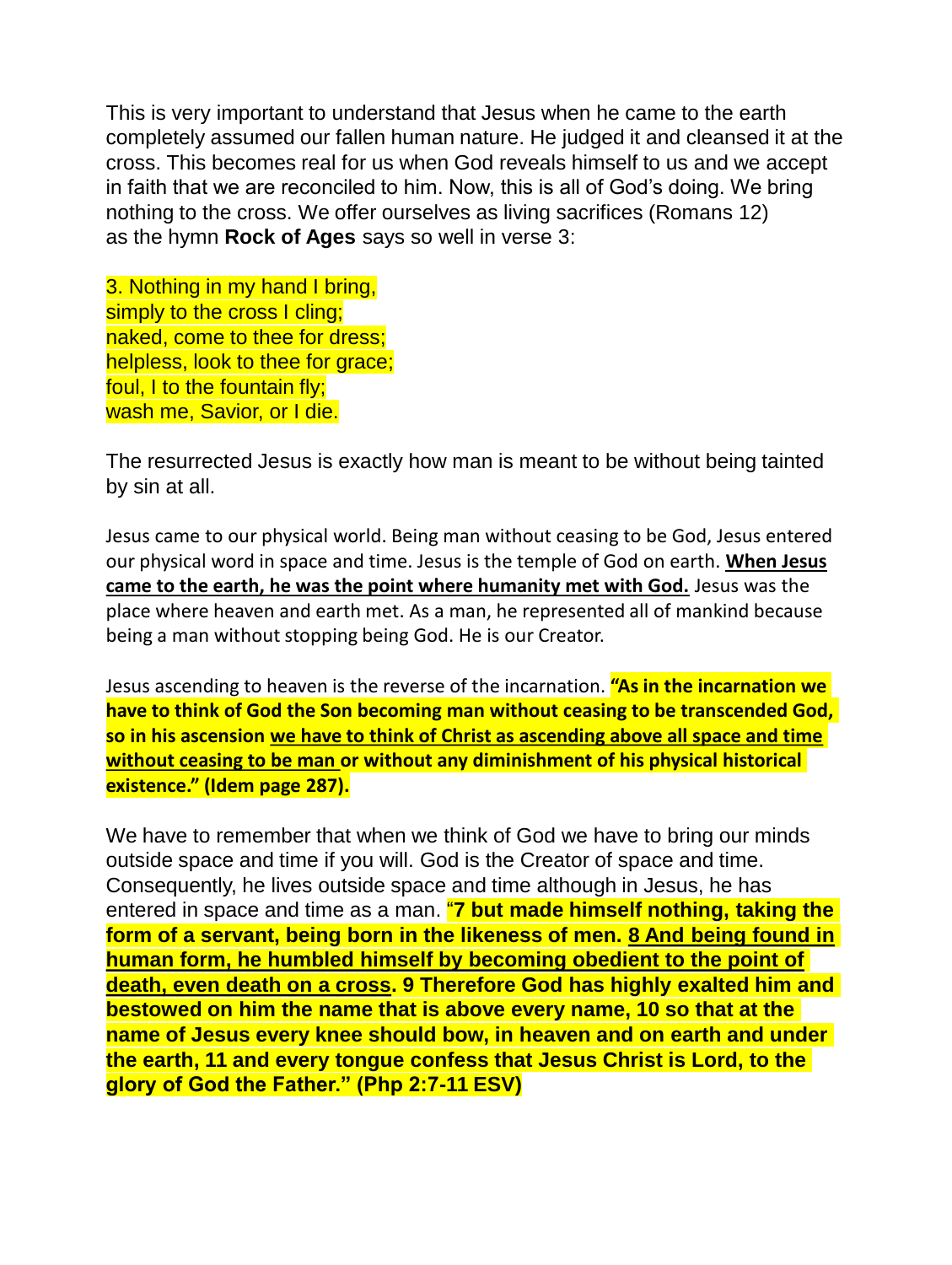Jesus has ascended to heaven where God is. God has eternally existed in his triune relationship of Father, Son and Holy Spirit.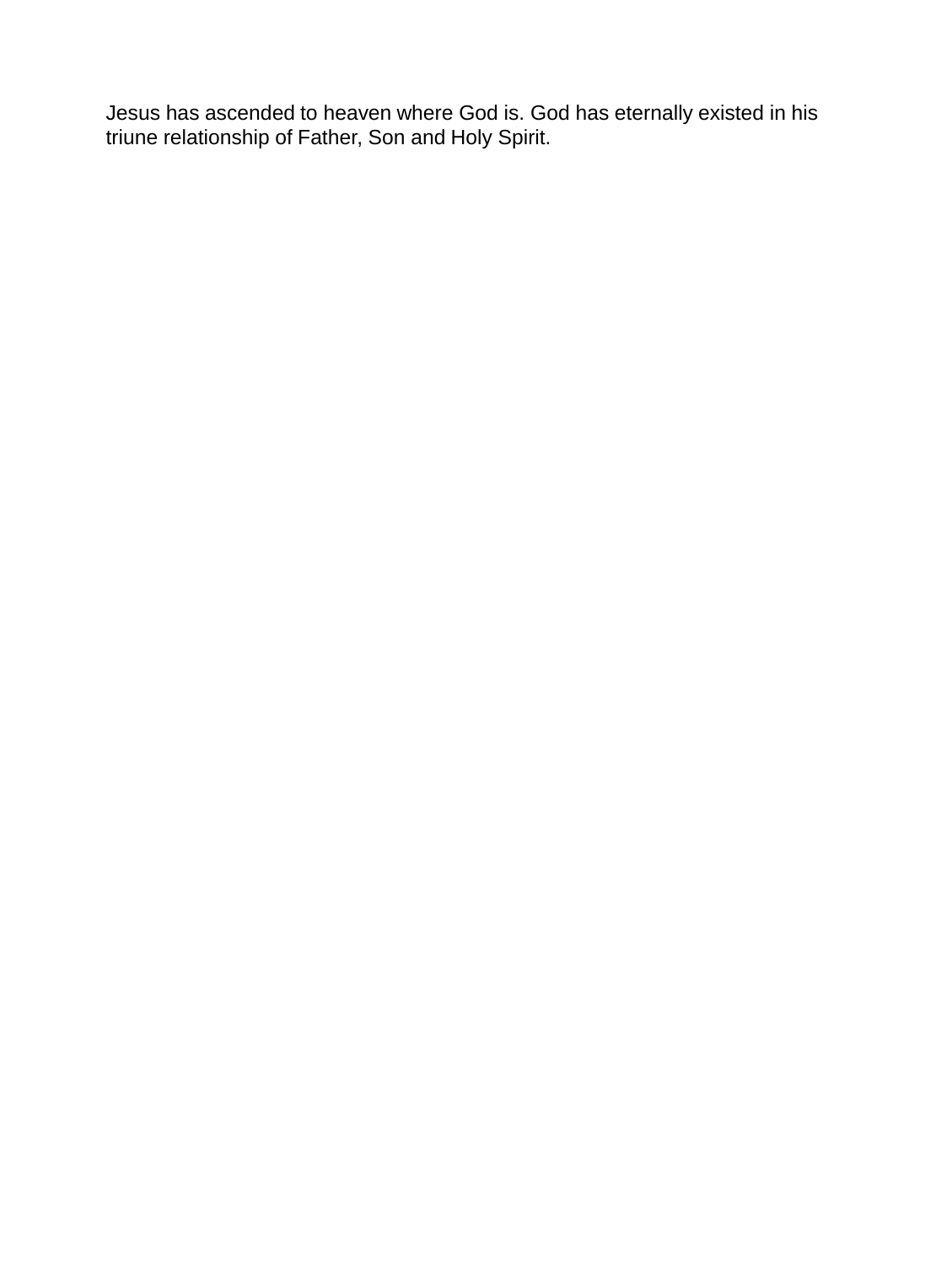

What is the role of Jesus as our mediator? What is his role now that he is in heaven as God and as man in his person? Remember, when we say God, we say Father, Son and Holy Spirit, one God in 3 persons.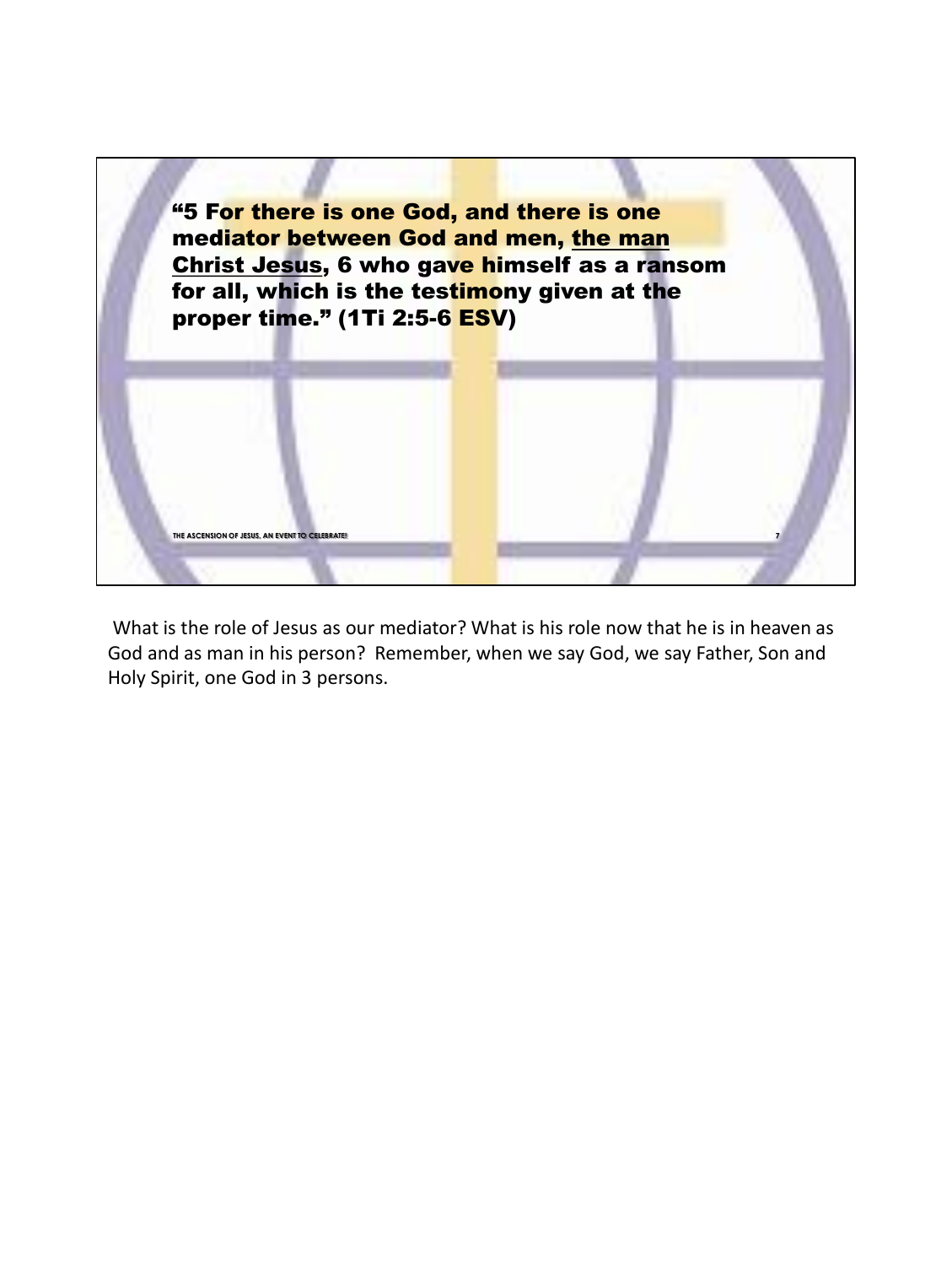

1 – When Christ ascended to heaven, he was enthroned at the right hand of the Father. Now we don't physically see Christ being King and ruler of the universe. His reign is veiled from our eyes. He directs all things from the mercy seat of God.

In the book of Revelation, we see Jesus as the lion of the tribe of Judah. The Apocalypse or the book of Revelation which is an unveiling by Jesus Christ to the apostle John, was given the view of the throne of God. He saw and heard Jesus, the lion of the tribe of Judah was worthy to open the scroll. What he saw was Jesus as the Lamb standing as though it had been slain. (**See next bullet—Rev. 5.5-6**.)

Even in the ascension, and the power of Jesus is exercised through his sacrifice in which he has taken away our guilt. He mediates this through his eternal priesthood.

**In Jesus, all humanity has been gathered in his sacrifice, his death, his resurrection and his ascension**. This is superlatively encouraging for everyone. **Jesus is the head of the new humanity.** He is the Prince of the new creation. It has to be new creation because when Jesus died, the apostle Paul tells us that we all died. The resurrection of Jesus is a completely new life. **Because the man Jesus has a new life, we also have a new life which becomes actualize through faith in him**.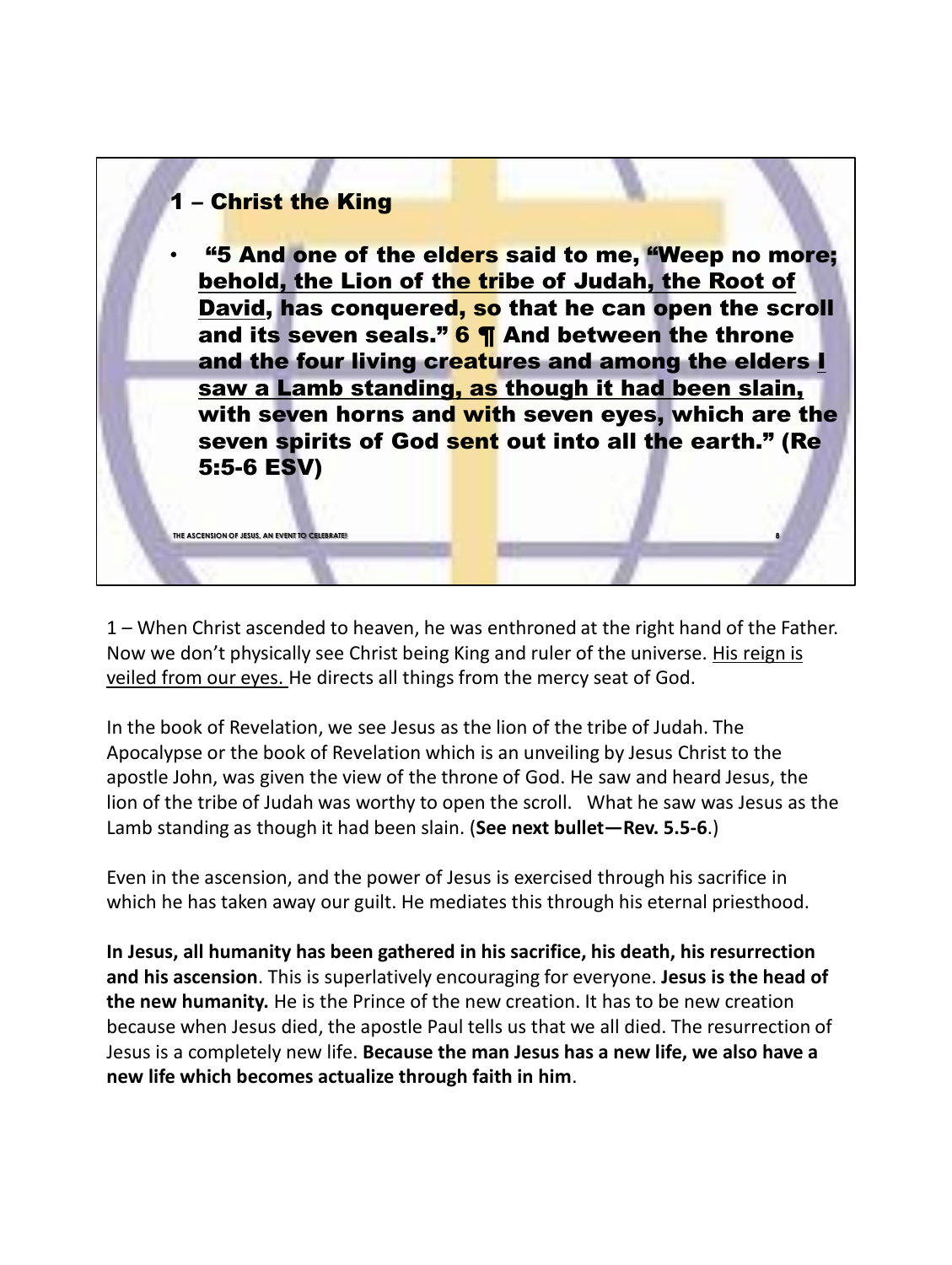

When God instituted Aaron as a priest, he was called to witness and to obedience to the word of God. When Jesus came to the earth, the priests at that time had overstepped their boundaries. The priestly function was to proclaim the word of God and to be subordinate to it. The religious leadership at the time was failing in both instances.

The Old Testament prophets corrected the priests and prophets calling them to obedience and not sacrifice. (**See Bullet of Hosea 6:6**).

When on earth, Jesus corrected the religious leaders for elevating themselves above God's instructions and their submission to the inspired word of God. Jesus criticized their hardened hearts and their man-made traditions with the kingdom of God who had come near, Jesus himself. He showed them the importance of forgiveness. He healed people. **He brought forth the liturgy of praise and thanksgiving from despised sinners and little children**. He put to shame the arrogant and blind attitude of the religious leaders.

When Jesus came to the earth. He lived as a man, being a man without ceasing to be God. However, he lived the full human experience in our flesh with the same pulls of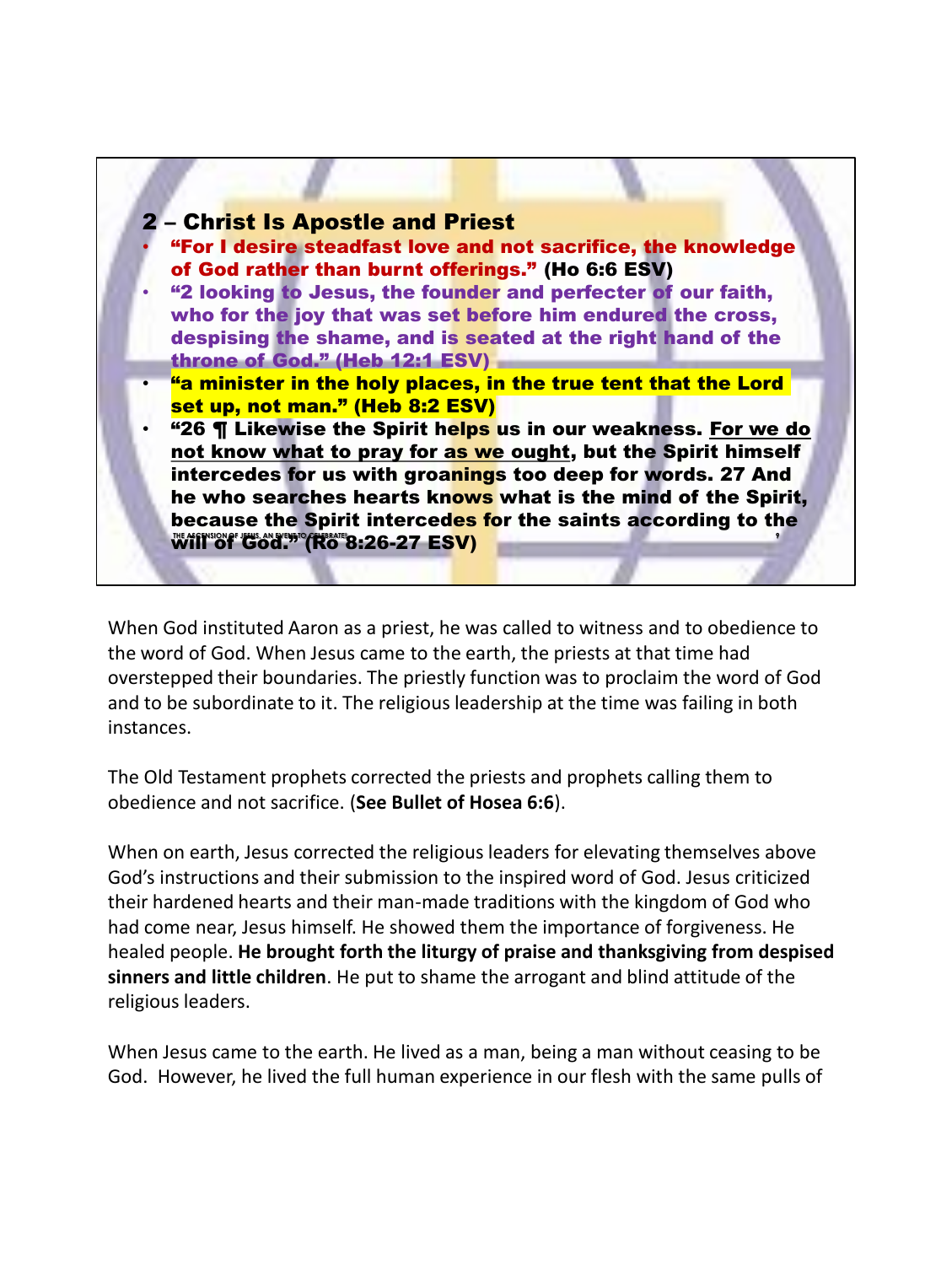the flesh without ever giving in to it but submitting totally to the will of the Father for us. He was the perfect response of man to the word and will of God as he offered himself both in life and in death.

**As the book of Hebrews tells us, Jesus, and his ascension, is the perfect high priest**. **He is both the high priest and the sacrifice**. He took away our sins. In taking away our sins, he removes and cleanses our guilt. As our eternal high priest, he represents and brings us in the presence of God the Father. Being the perfect sacrifice, being sinless, he offered himself once for all for all of us. This is why we are to look to Jesus always. (See bullet Hebrews 12:2)

As high priest, Jesus Is not only the high priest but he is also a minister. In the original language this word means, "**leitourgos: a public servant, a minister, a servant**— Strong's Concordance). In the New Testament, **it points to serving God in His sublime 'otherness' and sharing this with others. (Hub Bible**). Jesus is the perfect human high priest, perfect minister on our behalf. He continues to serve us beautifully and faithfully. He is alive and well!

Christ is therefore the leader of the heavenly worship and CEO, as it were, of the kingdom of heaven. His sacrifice was taken eternally in the life of the eternal God. He continually intervenes for us in this powerful perfect role.

Because Jesus lived as one of us, he has united himself to us and called us his brothers. This is a tremendous honour to have such a high priest standing before the throne of God for all of us. What an honour to be called his brothers! How dearly he considers us!

Because Jesus has united himself to us in his humanity and because he is our perfect high priest, representative, and worship leader if you will, we can approach the throne of God with assurance because we know that in him we have been judged cleansed and purified. In him, our prayers are perfectly accepted.. (**See bullet Hebrews 8:2**)

I often hear that we do not know how to pray. The following verse (**see bullet Romans 8:26**) for encouragement.

## We pray through Jesus. **'Through him then let us continually offer up a sacrifice of praise to God, that is, the fruit of lips that acknowledge his name.' (Heb 13:15 ESV)**

Jesus is the leader of our worship. Everything goes through him to the Father because he is our perfect representative. Consequently, he intercedes for us continually as the mediator, the man Jesus at the Father's throne.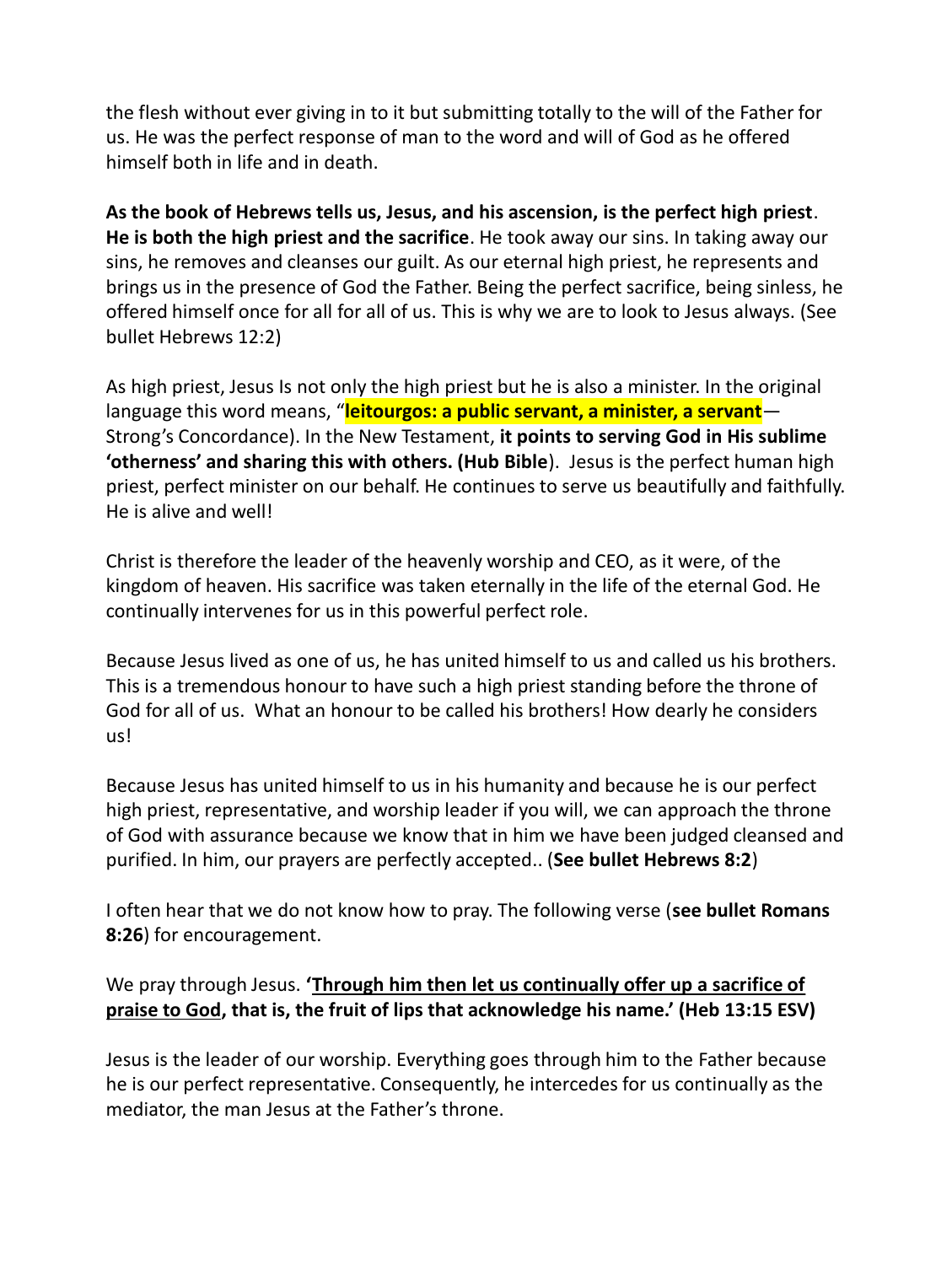Being God, he also receives our prayers. Because Jesus has attached himself to us in a self-giving and loving way, we are secure in him beyond what we can ever understand in this present life. We accept and know this to be true in faith.

Jesus is the eternal self-sacrifice on our behalf! This does not mean that he sacrifices himself continually. **It simply means that his sacrifice on the cross is eternally effective for us in the Trinitarian and loving relationship of the one God who is Father, Son and Holy Spirit,** one God in three distinct persons who indwell one another in a perfect relationship of self-giving and outgoing love.

Because he is a high priest, and because he has identified himself with us completely, he lives in us and we live in him. Because he is a member of the one God, the whole God lives in us and we live in the whole God in our humanity as we abide in him.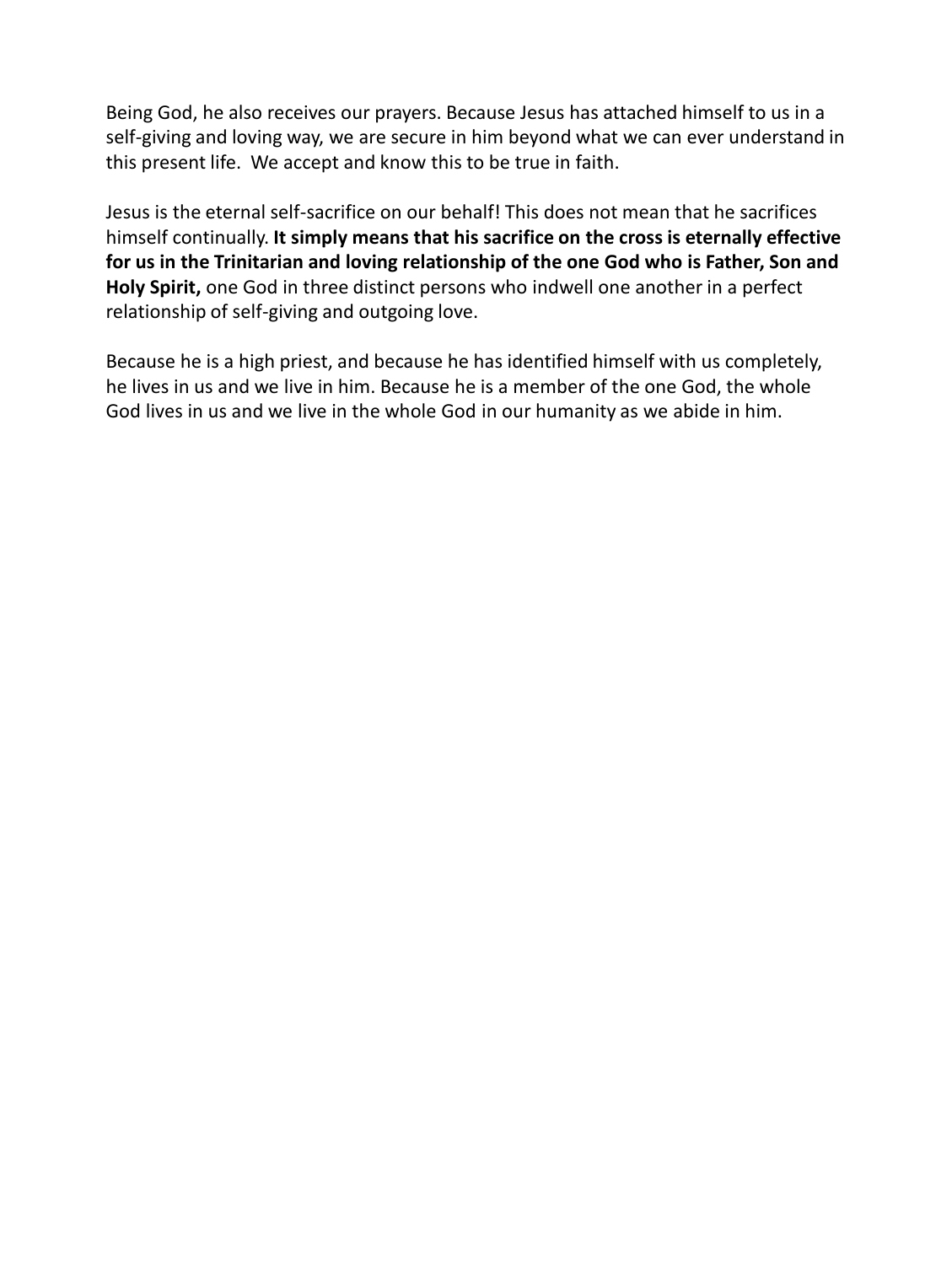## message by accompany<mark>ing signs</mark>." (Mr 16:19-20 " 3 – Christ the Prophet "Therefore, holy brothers, you who share in a heavenly calling, consider Jesus, the apostle and high priest of our confession," (Heb 3:1 ESV) **"19 ¶ So then the Lord Jesus, after he had** spoken to them, was taken up into heaven and sat down at the right hand of God. 20 And they went out and preached everywhere, while the Lord worked with them and confirmed the ESV)

From the biblical point of view, we know that a prophecy is a message inspired by God. Prophecy is a divine revelation. **"20 knowing this first of all, that no prophecy of Scripture comes from someone's own interpretation. 21 For no prophecy was ever produced by the will of man, but men spoke from God as they were carried along by the Holy Spirit." (2Pe 1:20-21 ESV).**

The book of Hebrews tells us that in these last days, God has spoken to us by his Son, whom he appointed heir of all things, through whom he also created the world.

A prophecy is a **message inspired by God**, a divine revelation. The Bible says that prophets "**spoke from God as they were moved by Holy Spirit." (2 Peter 1:20, 21**) So a prophet is one who receives God's message and transmits it to others.—**Acts 3:18.**

Jesus came into the world to reveal the Father and to draw us to himself. He tells us to repent. In his prophetic role, he is also an apostle.(See bullet Hebrews 3:1).

**When Jesus came to the earth, he not only came to reveal the Father but he also revealed who he is.**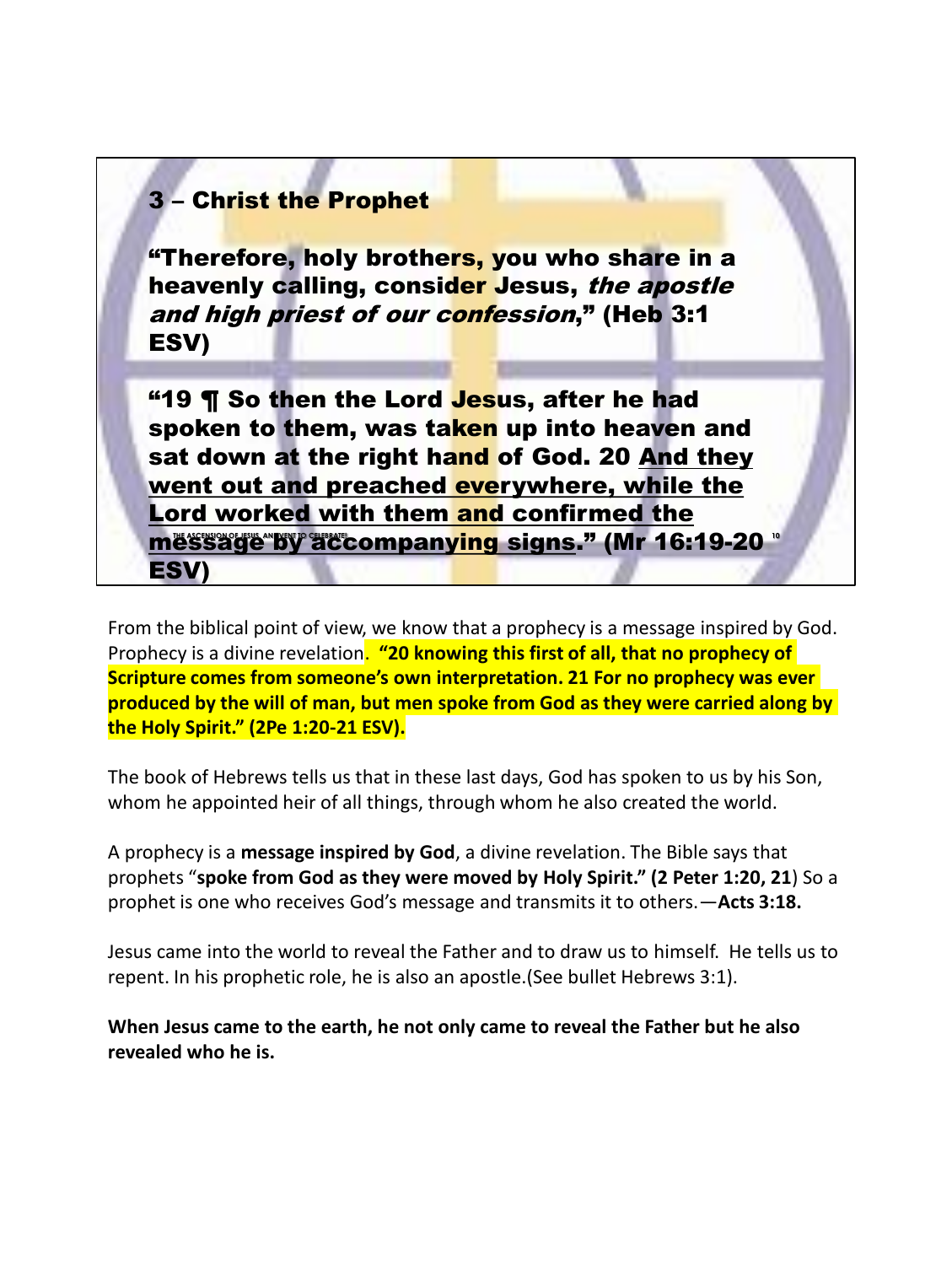**Christ ascended then, as the Word made flesh, as he who is both word from God to humanity and word from humanity to God. He is God's own Word translated into human form in reality and returning back to the Father as answering word in perfect fulfilment of his will. It is in that identity of Word of God and word of man that Christ's prophetic ministry is fulfilled. (Idem page 277).**

The church is called to proclaim Christ. The church, being given the Holy Spirit, continues Christ ministry on earth by proclaiming the word of God. The church is to preach the very same message that Christ preached because we are his body Christ on earth. (See bullet Mark 16:19-20)

Let us thank God. Let us offer a sacrifice of praise for having a Savior who accepted to go to such lengths to reconcile us to God in his person. Let us thank him that He is on His throne and that we are with him. **"Blessed be the God and Father of our Lord Jesus Christ, who has blessed us in Christ with every spiritual blessing in the heavenly places," (Eph 1:3 ESV)**

**"and raised us up with him and seated us with him in the heavenly places in Christ Jesus," (Eph 2:6 ESV).**

(PS – Next week we will be celebrating Pentecost – when God the Holy Spirit was sent forth to the earth from the Father through the Son!)